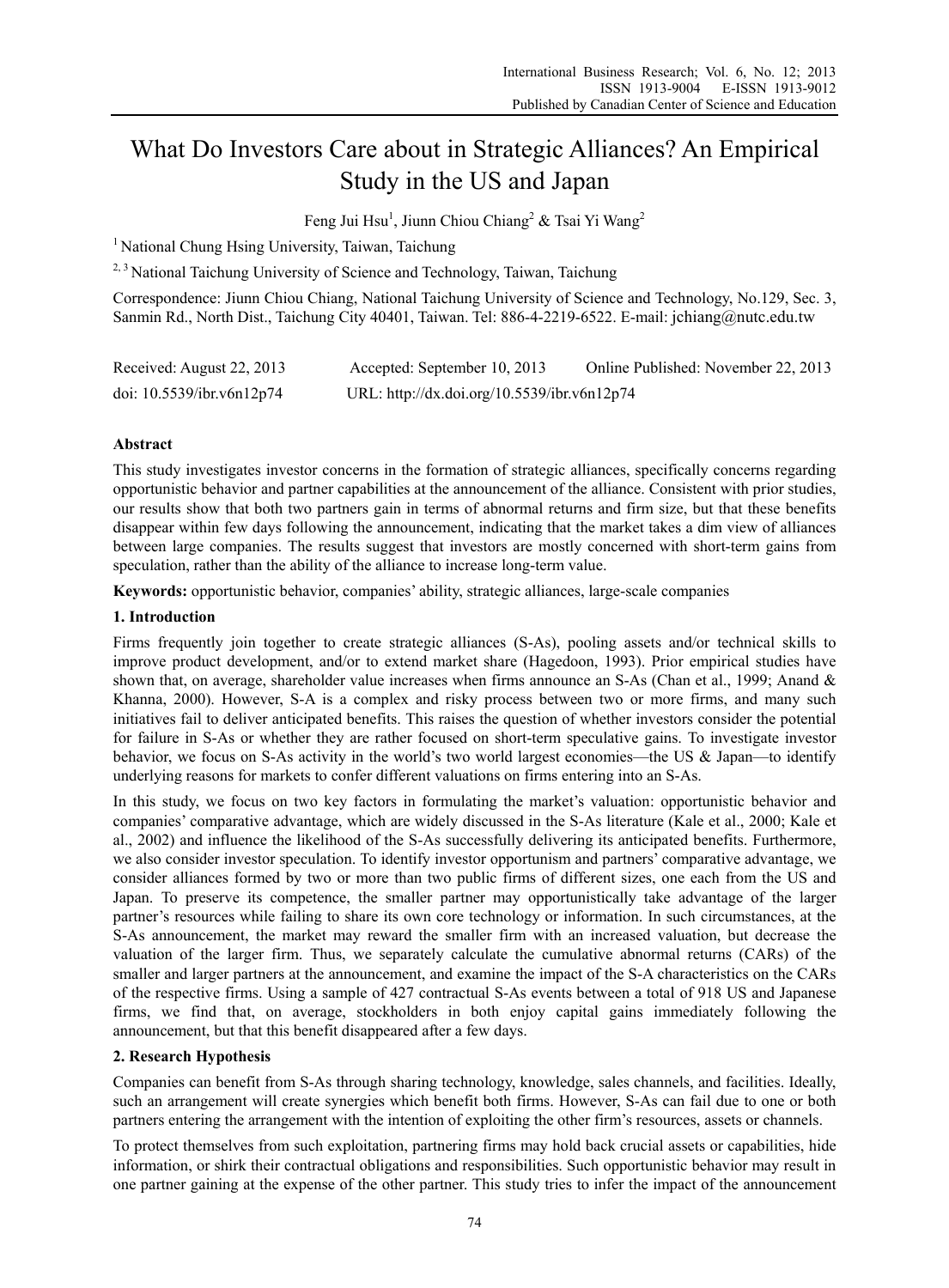of an S-As on investors. First, we consider six attributes (i.e., R&D, licensing, manufacturing, financing, marketing agreements, and technology transfer and integration) of the S-As which may affect the stock prices of the partnering firms around the announcement day. To determine the effect of the type of S-As (Das et al., 1998), we divide those S-As events into four types: technical, manufacturing, marketing, and other. Second, relative size is an important factor when forming an S-As between a larger firm and a smaller firm on which the larger firm is dependent for innovative technologies or rare resources. The technical dependence of larger partner raises the visibility and bargaining power of the smaller firm (Merton, 1987), while the larger partner provides resources to support the requirements of the smaller partner. Thus, the smaller partner is seen as being the net beneficiary of the S-As and the announcement effect for the larger partners is equivocal. Third, S-As established between firms in different industries is a signal that the firms are seeking diversity, or that they have complementary product lines. Investors thus estimate the potential for success based on this diversification or complementariness. Empirical studies show that diversification reduces firm value (Berger & Ofek, 1995), especially in technical alliances struck to achieve diversification. Fourth, S-As have a greater chance of success when at least one of the partner firms has experience in forming such arrangements (Anand & Khanna, 2000), and the experienced partner can include structures and mechanisms to prevent opportunistic behavior on the part of the other partners. Finally, investment in R&D (Chauvin & Hirschey, 1993) is a crucial driver for growth and innovation, especially in technology-related industries. Stock markets are keenly aware of R&D investment and such investment has a positive effect on stock returns (Chan et al., 1990). Therefore, investors may react favorably to S-As announcements from firms with high R&D intensity.

# **3. Method and Data**

Data on strategic alliances for a period of 21 years (1990–2010) was obtained from the Securities Data Corporation (SDC) database. To determine the large-scale effect, we select cross-country S-As events between US and Japan firms. We then cross-reference the partnering firms with data from the Center for Research in Security Prices (CRSP) to calculate their respective cumulative abnormal returns (CARs) and the Compustat database to obtain accounting data. This selection process produced a total of 427 S-A events between multiple public firms, one each from the US and Japan. Types of S-As, S-As experience, and the Standard Industrial Classification (SIC) codes of the partnering firms were obtained from the SDC. Daily returns of the partnering firms were obtained from the CRSP database. Size is used as a proxy for capitalization which is calculated by multiplying the close price by the number of shares outstanding (also obtained from CRSP). Accounting data (i.e., sales and R&D expenses) were obtained from the Compustat database. To determine the announcement effect of the S-As, we used the event study approach proposed by Chan et al. (1997). The market model is estimated using data from 180 to 21 days prior to the S-As announcement day. Abnormal returns (ARs) are calculated as returns minus expected returns using the market model, and CARs are calculated by the sum of ARs over the announcement period. The Z statistic test is used to test the significance of the ARs and CARs. The 427 alliances (between 918 firms) were categorized as technical (251 cases), manufacturing (56), marketing (53), and other (67). Of the 918 firms surveyed, 708 belonged to the high-tech sector, while 210 were classified as traditional industries. In nearly all cases, the US partner was larger in terms of market value than the Japanese partner, and this disparity was greatest in manufacturing S-As (median 9.43 times) and smallest in technical S-As (median 7.39 times). In addition, the majority of US-Japan S-As occurred before 2000 (see Table 1).

|      | Number of Events<br>Panel A |      |                  |                  |               |                |                |                |                |  |
|------|-----------------------------|------|------------------|------------------|---------------|----------------|----------------|----------------|----------------|--|
|      |                             |      | 2-digit SIC Code |                  | Alliance Mode |                |                |                |                |  |
|      | No. of Events               | Same | Different        |                  | Technical     |                | Manufac        | Marketing      | Other          |  |
|      |                             |      |                  |                  |               |                | -turing        |                |                |  |
|      |                             |      |                  | Licensing        | R&D           | Mixed          |                |                |                |  |
| 1990 | 11                          |      | 10               | 3                | $\mathbf{0}$  | $\overline{2}$ | $\overline{c}$ | $\overline{2}$ | $\overline{c}$ |  |
| 1991 | 16                          | 8    | 8                |                  |               | 7              | $\overline{2}$ | 4              |                |  |
| 1992 | 66                          | 30   | 36               | 13               | 15            | 19             | 5              | 12             | 2              |  |
| 1993 | 54                          | 17   | 37               | 3                | 23            | 13             | 6              | 6              | 3              |  |
| 1994 | 55                          | 19   | 36               | $\boldsymbol{0}$ | 21            | 20             | 5              | 5              | 4              |  |

Table 1. Summary statistics of the sample from 1990–2010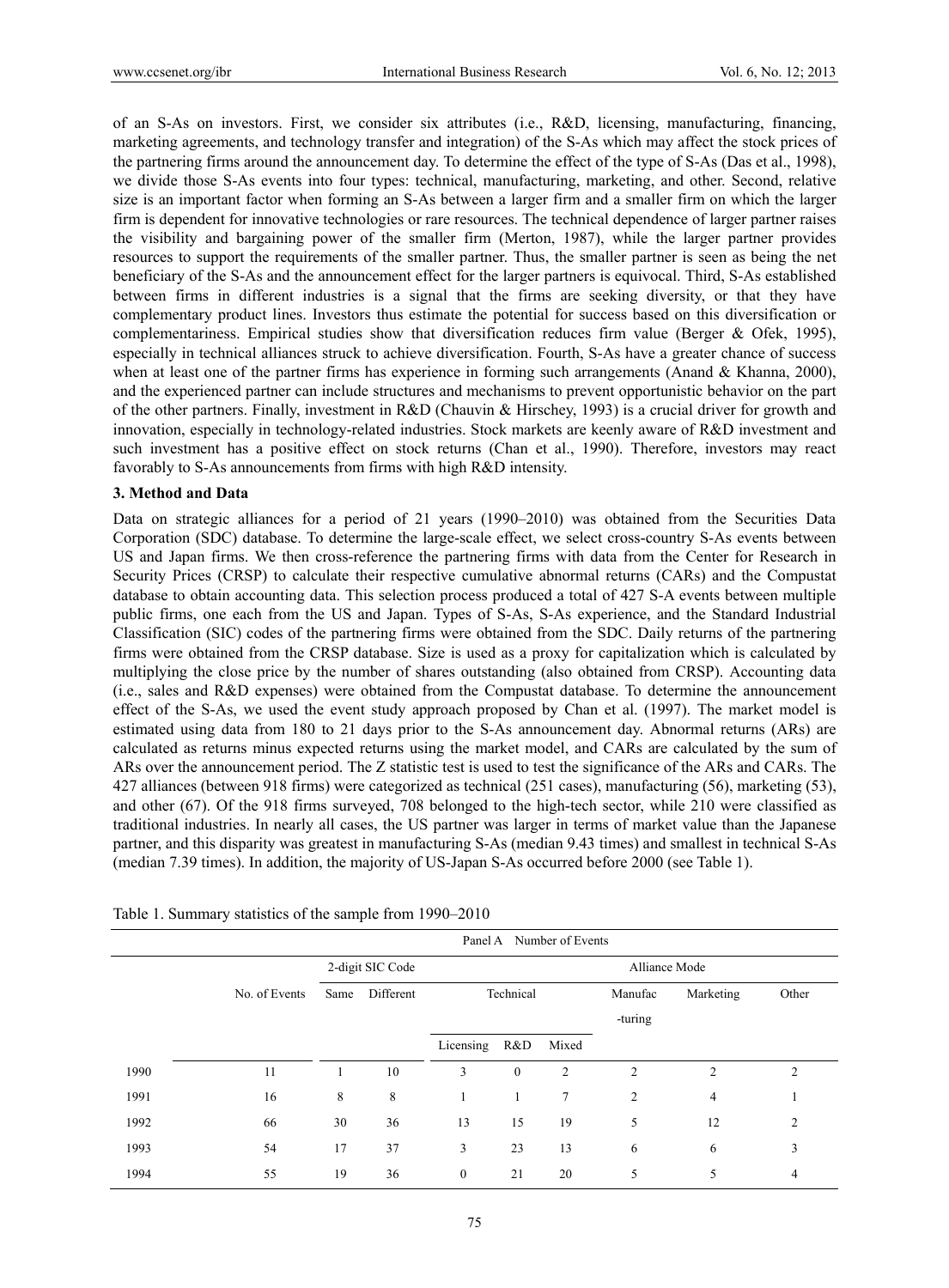| 1995     | 44             | 14               | $30\,$         | $\overline{3}$   | 13               | 14               | $\overline{7}$   | 5                | $\overline{c}$   |
|----------|----------------|------------------|----------------|------------------|------------------|------------------|------------------|------------------|------------------|
| 1996     | $22\,$         | 9                | 13             | $\sqrt{5}$       | 5                | $\tau$           | $\boldsymbol{0}$ | 5                | $\boldsymbol{0}$ |
| 1997     | 33             | 9                | 24             | $\,$ 8 $\,$      | 6                | $\,$ 8 $\,$      | $\mathfrak{Z}$   | $\overline{4}$   | 4                |
| 1998     | 36             | 12               | 24             | $\,$ 8 $\,$      | $\sqrt{2}$       | 6                | $11\,$           | $\mathbf{1}$     | $\,$ 8 $\,$      |
| 1999     | $22\,$         | 6                | 16             | $\sqrt{2}$       | $\mathbf{0}$     | $\overline{2}$   | $\overline{3}$   | 3                | 12               |
| $2000\,$ | $25\,$         | $10\,$           | $15\,$         | $\boldsymbol{0}$ | 6                | $\overline{4}$   | $\overline{c}$   | $\sqrt{2}$       | $11\,$           |
| 2001     | $10\,$         | 6                | $\overline{4}$ | $\boldsymbol{0}$ | $\mathbf{0}$     | $\boldsymbol{0}$ | 3                | $\overline{2}$   | 5                |
| $2002\,$ | $\,$ $\,$      | $\overline{4}$   | $\overline{4}$ | $\boldsymbol{0}$ | $\sqrt{2}$       | $\sqrt{2}$       | $\sqrt{2}$       | $\mathbf{1}$     |                  |
| 2003     | 5              | $\overline{c}$   | 3              | $\mathfrak{Z}$   | $\boldsymbol{0}$ | $\boldsymbol{0}$ | $\boldsymbol{0}$ | 1                |                  |
| 2004     | $\overline{4}$ | $\overline{c}$   | $\overline{c}$ | $\boldsymbol{0}$ | $\mathbf{1}$     | $\boldsymbol{0}$ | $\overline{c}$   | $\boldsymbol{0}$ | 1                |
| 2005     | $\sqrt{3}$     | $\boldsymbol{2}$ | $\mathbf{1}$   | $\boldsymbol{0}$ | $\mathbf{1}$     | $\boldsymbol{0}$ | $\boldsymbol{0}$ | $\boldsymbol{0}$ | 2                |
| 2006     | $\mathbf{1}$   | $\boldsymbol{0}$ | 1              | $\mathbf{0}$     | $\mathbf{0}$     | $\boldsymbol{0}$ | $\mathbf{1}$     | $\bf{0}$         | $\bf{0}$         |
| 2007     | $\overline{c}$ | $\boldsymbol{0}$ | $\overline{2}$ | $\boldsymbol{0}$ | $\boldsymbol{0}$ | $\boldsymbol{0}$ | $\overline{2}$   | $\boldsymbol{0}$ | $\boldsymbol{0}$ |
| $2008\,$ | $\overline{c}$ | $\mathbf{1}$     | $\mathbf{1}$   | $\boldsymbol{0}$ | 1                | $\boldsymbol{0}$ | $\boldsymbol{0}$ | $\boldsymbol{0}$ | 1                |
| 2009     | $\overline{7}$ | 1                | 6              | $\boldsymbol{0}$ | 1                | $\boldsymbol{0}$ | $\boldsymbol{0}$ | $\boldsymbol{0}$ | 6                |
| $2010\,$ | 1              | $\boldsymbol{0}$ | $\mathbf{1}$   | $\boldsymbol{0}$ | $\boldsymbol{0}$ | $\boldsymbol{0}$ | $\boldsymbol{0}$ | $\boldsymbol{0}$ |                  |
| Total    | 427            | 153              | 274            | 49               | 98               | 104              | 56               | 53               | 67               |
|          |                |                  |                |                  |                  |                  |                  |                  |                  |

Panel B Number of Companies by Industries

|               |                               |          | High-tech               |            |                         |                                            |                  | Traditional |        |              |
|---------------|-------------------------------|----------|-------------------------|------------|-------------------------|--------------------------------------------|------------------|-------------|--------|--------------|
|               | Industry                      |          |                         | <b>SIC</b> |                         | Industry                                   |                  | $\rm SIC$   |        |              |
|               | Pharmaceutical                |          |                         | 2830-36    | 34                      | Agriculture & Mining                       |                  | $01 - 14$   |        | 6            |
|               | <b>Computer Equipments</b>    |          |                         | 35         | 190                     | Construction                               |                  | $15 - 17$   |        | 6            |
|               | <b>Electronic Equipments</b>  |          |                         | 36         | 272                     | Food and Tobacco                           |                  | $20 - 21$   |        | 7            |
| Aerocraft     |                               |          |                         | 3720-29    | $\tau$                  | Textile, Wood, Paper                       |                  | $22 - 27$   |        | 6            |
|               | Measuring Instruments         |          |                         | 38         | 53                      | Oil, Chemical, Plastic                     |                  | 28-32       |        | 37           |
|               | Communications                |          |                         | 48         | 48                      | Metal                                      |                  | 33-34, 39   |        | 34           |
| Software      |                               |          |                         | 5045-49,   | $\overline{c}$          | Transportation                             |                  | 37, 40-47   |        | 56           |
|               |                               |          |                         | 7371-75    | 102<br>Consumer Goods   |                                            | 50-59            |             | 27     |              |
|               | <b>Financial Institutions</b> |          |                         | 60-69      |                         | 13                                         |                  |             |        |              |
|               |                               |          | <b>Service Business</b> |            | 70-87                   |                                            | 17               |             |        |              |
|               |                               |          |                         |            |                         | Miscellaneous                              |                  | 49, 88-99   |        | $\mathbf{1}$ |
|               | Total                         |          |                         |            | 708                     | Total                                      |                  |             |        | 210          |
|               |                               |          |                         | Panel C    |                         | Characteristics of Participating Companies |                  |             |        |              |
|               |                               |          |                         |            | US Partner              |                                            | Japanese Partner |             |        |              |
|               |                               |          |                         |            | $MV$ (\$mil) BM $(\%$ ) | MV(Smil)                                   | BM (%)           | Size        | Ratio  |              |
| Technical     | <b>MVus</b>                   |          | Med                     | 117,834    | 37.66                   | 15,943                                     | 51.34            |             | 7.39   |              |
| $(N=251)$     | MVjap                         | $\geq$ 1 | Mean.                   | 201,882    | 42.58                   | 18,278                                     | 57.96            |             | 21.48  |              |
|               | <b>MVus</b>                   |          | Med                     | 618        | 39.29                   | 16,255                                     | 49.19            |             | 0.0585 |              |
|               | MVjap                         | $\leq$ 1 | Mean.                   | 14,039     | 46.08                   | 458,124                                    | 50.30            |             | 0.1817 |              |
| Manufacturing | <b>MVus</b>                   |          | Med                     | 37,792     | 35.44                   | 4,772                                      | 61.52            |             | 9.43   |              |
| $(N=56)$      | MVjap                         | $\geq$ 1 | Mean.                   | 86,917     | 39.00                   | 9,395                                      | 73.37            |             | 26.72  |              |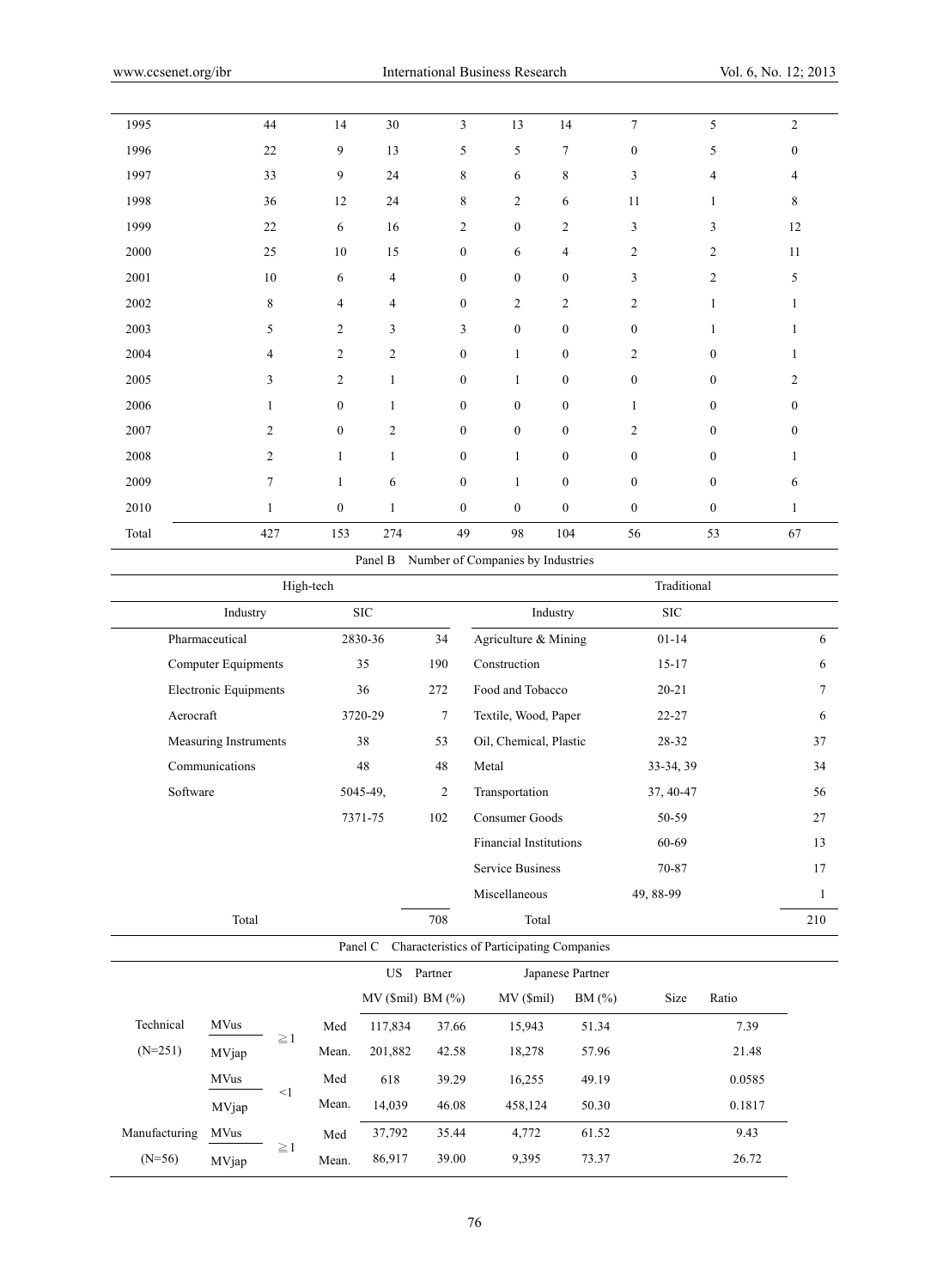|           | <b>MVus</b> |          | Med   | 1,385   | 45.41 | 9,204   | 51.29 | 0.3657 |
|-----------|-------------|----------|-------|---------|-------|---------|-------|--------|
|           | MVjap       | $\leq$ 1 | Mean. | 3,838   | 58.19 | 9,899   | 54.57 | 0.3889 |
| Marketing | <b>MVus</b> |          | Med   | 62,409  | 40.42 | 7,243   | 58.15 | 8.85   |
| $(N=53)$  | MVjap       | $\geq$ 1 | Mean. | 202,457 | 46.38 | 11,437  | 64.68 | 112.72 |
|           | <b>MVus</b> |          | Med   | 442     | 47.87 | 13,260  | 44.51 | 0.0336 |
|           | MVjap       | $\leq$ 1 | Mean. | 1,827   | 54.20 | 19,810  | 52.40 | 0.1026 |
| Other     | <b>MVus</b> |          | Med   | 55,144  | 26.97 | 6,403   | 54.03 | 8.14   |
| $(N=67)$  | MVjap       | $\geq$ 1 | Mean. | 174,710 | 37.55 | 14,118  | 57.66 | 30.42  |
|           | <b>MVus</b> |          | Med   | 5,959   | 39.48 | 33,233  | 38.81 | 0.1831 |
|           | MVjap       | $\leq$ 1 | Mean. | 17,797  | 50.78 | 964,361 | 68.57 | 0.2961 |

The sample contains strategic alliances formed by US and Japan public companies and completed during 1990-2010. The larger and smaller partners of an alliance are judged by the market values (MVs) of their common stocks on the 21th day prior to the alliance announcement. The mode of alliances (technical, manufacturing, marketing, and others) indicates the property of the cooperative agreement. Mixed denotes more than two types of alliances. In Panel C, MV is the market value of common equity (million \$) on the 21th day prior to the alliance announcement, and BM denotes the book-to-market ratio. Size ratio is the smaller partner's MV divided by the larger partner's MV.  $\stackrel{*}{\cdot}$ , and <sup>‡</sup> denote *Z*-value significant at the 10%, 5% and 1%, respectively.

#### **4. Result and Discussions**

In table 2, the pre-announcement effect is significantly negative for both the US partners (CARs(-20,-11)=-0.95%, *p*<0.05) and Japan partners (CARs(-20,-11)=-0.57%, *p*<0.05). However, closer to the announcement day, the pre-announcement effect (CARs(-10,-2) is respectively -0.49% and -0.34% for US partners and Japan partners. Although the CARs are still negative, the negative return effect shrinks. Interestingly, the announcement effect near the announcement day is positive for the US partners (CARs(-1,+1)=0.36%) and significantly positive for the Japan partners  $(CARS(-1,+1)=0.49\%$ ,  $p<0.01)$ . Furthermore, on the announcement day, the announcement effect is significantly positive for both the US partners (ARs(0)=0.4%, *p*<0.05) and Japan partners (ARs(0)=0.32%, *p*<0.01). This indicates either information leakage prior to the announcement day or that investors are reacting in real time to the S-A events. The post-announcement effect for US partners is negative and statistically significant (CARs(2,10)=-1.04%, *p*<0.05 and CARs(11,20)=-0.95%, *p*<0.1), while the Japan partners experience negative CARs(2,10) and positive CARs(11,20) with statistical insignificance  $(CARS(2,10)=0.16\%$  and  $CARS(11,20)=0.14\%$ ). This wealth transfer effect (from the US partners to the Japan partners) implies that investors believe that S-As are harmful to US partners but advantageous to Japan partners (consistent with Anand & Khanna, 2000). When separates the S-As into the technical, manufacturing, marketing, and others groups. The CAR patterns for S-As in the various categories (technical, manufacturing, marketing and other) are similar, except that the US partners in the marketing group experience positive CARs before and after the announcement day. This indicates that investors prefer marketing alliances and such S-As events will benefit both parties. Because the majority of the S-As events between the US and Japan occurred between 1990 and 2000, we also tested the announcement effect in different periods (i.e., 1990–2000 and 2001–2012). Again, the CARs patterns among two periods were similar (see Figure 1–Figure 3).

|              | Panel A<br>Announcement Effect (N=427) |            |                 |          |                         |                 |  |  |  |  |
|--------------|----------------------------------------|------------|-----------------|----------|-------------------------|-----------------|--|--|--|--|
|              | <b>US</b> Partner                      |            |                 |          |                         |                 |  |  |  |  |
| Day          | AR(CAR)                                | p-value    | $%$ of CAR $>0$ | AR (CAR) | p-value                 | $%$ of CAR $>0$ |  |  |  |  |
| (20, 11)     | $-0.95%$                               | $(0.054*)$ | 43.33%          | $-0.57%$ | (0.036)                 | 44.02%          |  |  |  |  |
| (10, 2)      | $-0.49%$                               | (0.318)    | 46.44%          | $-0.34%$ | (0.150)                 | 48.50%          |  |  |  |  |
|              | 0.11%                                  | (0.523)    | 46.00%          | $0.11\%$ | (0.258)                 | 51.07%          |  |  |  |  |
| $\mathbf{0}$ | 0.40%                                  | (0.035)    | 50.89%          | $0.32\%$ | $(0.001^{\frac{1}{2}})$ | 53.63%          |  |  |  |  |

Table 2. Announcement effects of strategic alliances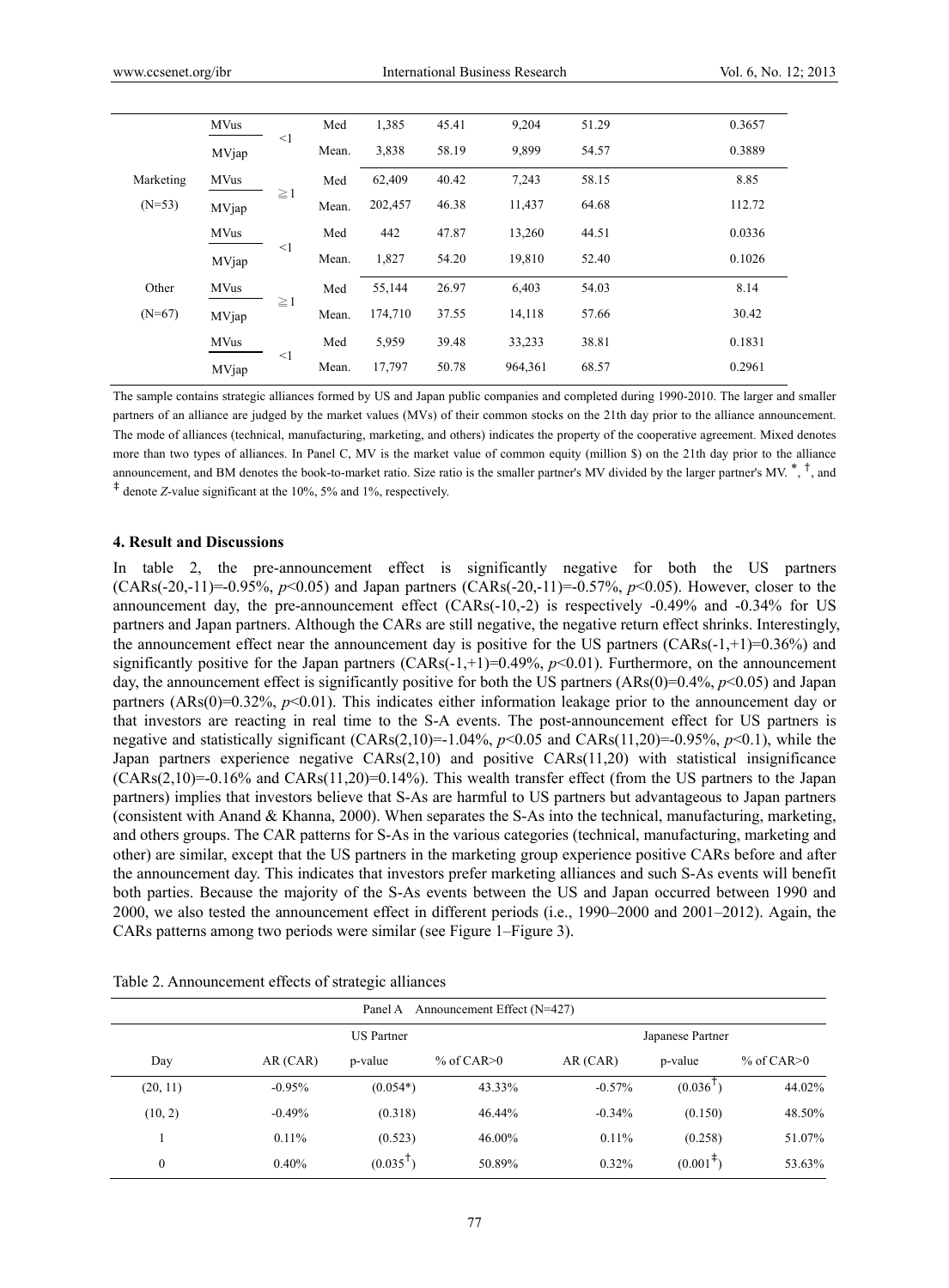| $+1$              | $-0.15%$  | (0.347)             | 43.56%                                                   | 0.06%    | (0.557)              | 48.29%          |
|-------------------|-----------|---------------------|----------------------------------------------------------|----------|----------------------|-----------------|
| $(-1,1)$          | 0.36%     | (0.237)             | 48.22%                                                   | 0.49%    | $(0.005^{\ddagger})$ | 51.50%          |
| (2,10)            | $-1.04%$  | $(0.020^{\dagger})$ | 45.33%                                                   | $-0.16%$ | (0.549)              | 47.01%          |
| (11,20)           | $-0.95%$  | $(0.060*)$          | 45.78%                                                   | 0.14%    | (0.617)              | 48.50%          |
| $(-5,5)$          | $-0.16%$  | (0.784)             | 46.22%                                                   | 0.24%    | (0.446)              | 51.28%          |
|                   |           |                     | Panel B Announcement Effects according to Alliance Modes |          |                      |                 |
|                   |           | <b>US</b> Partner   |                                                          |          | Japanese Partner     |                 |
| Day               | AR (CAR)  | p-value             | % of CAR>0                                               | AR (CAR) | p-value              | $%$ of CAR $>0$ |
|                   |           | Panel B.1           | Technical Alliance (N=251)                               |          |                      |                 |
| (Larger, Smaller) | $N=135$   |                     |                                                          |          |                      |                 |
| (10, 2)           | $-0.28%$  | (0.618)             | 45.77%                                                   | $-0.17%$ | (0.670)              | 51.95%          |
| (1, 1)            | 0.30%     | (0.393)             | 45.77%                                                   | 0.55%    | $(0.012^{\dagger})$  | 57.14%          |
| (2,10)            | $-0.26%$  | (0.686)             | 50.00%                                                   | $-0.17%$ | (0.657)              | 50.00%          |
| (Smaller, Larger) | $N = 116$ |                     |                                                          |          |                      |                 |
| (10, 2)           | $-1.46%$  | (0.283)             | 42.74%                                                   | $-0.62%$ | (0.154)              | 46.22%          |
| (1, 1)            | 1.31%     | (0.152)             | 52.14%                                                   | 0.17%    | (0.562)              | 44.54%          |
| (2,10)            | $-2.70%$  | $(0.027^{\dagger})$ | 37.61%                                                   | $-0.44%$ | (0.296)              | 42.86%          |
|                   |           |                     | Panel B.2 Manufacturing Alliances (N=56)                 |          |                      |                 |
| (Larger, Smaller) | $N = 34$  |                     |                                                          |          |                      |                 |
| (10, 2)           | $-0.54%$  | (0.551)             | 41.18%                                                   | 0.39%    | (0.672)              | 52.94%          |
| (1, 1)            | 0.44%     | (0.394)             | 50.00%                                                   | 1.31%    | (0.154)              | $50.00\%$       |
| (2,10)            | 0.12%     | (0.887)             | 50.00%                                                   | $-0.52%$ | (0.657)              | 41.18%          |
| (Smaller, Larger) | $N = 22$  |                     |                                                          |          |                      |                 |
| (10, 2)           | $-1.42%$  | (0.628)             | 40.91%                                                   | $-1.90%$ | $(0.044^{\dagger})$  | 32.00%          |
| (1, 1)            | $-1.43%$  | (0.204)             | 31.82%                                                   | 0.60%    | (0.528)              | 40.00%          |
| (2,10)            | $-0.10%$  | (0.947)             | 45.45%                                                   | $-1.64%$ | $(0.086*)$           | $36.00\%$       |
|                   |           | Panel B.3           | Marketing Alliances (N=53)                               |          |                      |                 |
| (Larger, Smaller) | $N = 36$  |                     |                                                          |          |                      |                 |
| (10, 2)           | $-0.40%$  | (0.755)             | 56.41%                                                   | $-0.47%$ | (0.391)              | 39.53%          |
| (1, 1)            | $-0.29%$  | (0.562)             | 53.85%                                                   | 0.54%    | (0.335)              | 60.47%          |
| (2,10)            | $-1.03%$  | (0.465)             | 41.03%                                                   | 1.41%    | $(0.100*)$           | 55.81%          |
| (Smaller, Larger) | $N=17$    |                     |                                                          |          |                      |                 |
| (10, 2)           | 1.90%     | (0.415)             | 47.06%                                                   | 1.19%    | (0.433)              | 61.11%          |
| (1, 1)            | 2.80%     | (0.109)             | 64.71%                                                   | $-1.01%$ | (0.236)              | 27.78%          |
| (2,10)            | 0.82%     | (0.797)             | 52.94%                                                   | 1.18%    | (0.260)              | 55.56%          |
|                   |           |                     | Panel B.4 Other Alliances (N=67)                         |          |                      |                 |
| (Larger, Smaller) | $N = 38$  |                     |                                                          |          |                      |                 |
| (10, 2)           | 1.19%     | (0.311)             | 53.06%                                                   | $-0.29%$ | (0.783)              | 48.84%          |
| (1, 1)            | $-0.19%$  | (0.701)             | 42.86%                                                   | 1.24%    | (0.136)              | 53.49%          |
| (2,10)            | $-1.05%$  | (0.240)             | 48.98%                                                   | $-0.15%$ | (0.896)              | 48.84%          |
| (Smaller, Larger) | $N = 29$  |                     |                                                          |          |                      |                 |
| (10, 2)           | $-1.18%$  | (0.630)             | $50.00\%$                                                | $-0.45%$ | (0.682)              | 53.13%          |
|                   |           |                     |                                                          |          |                      |                 |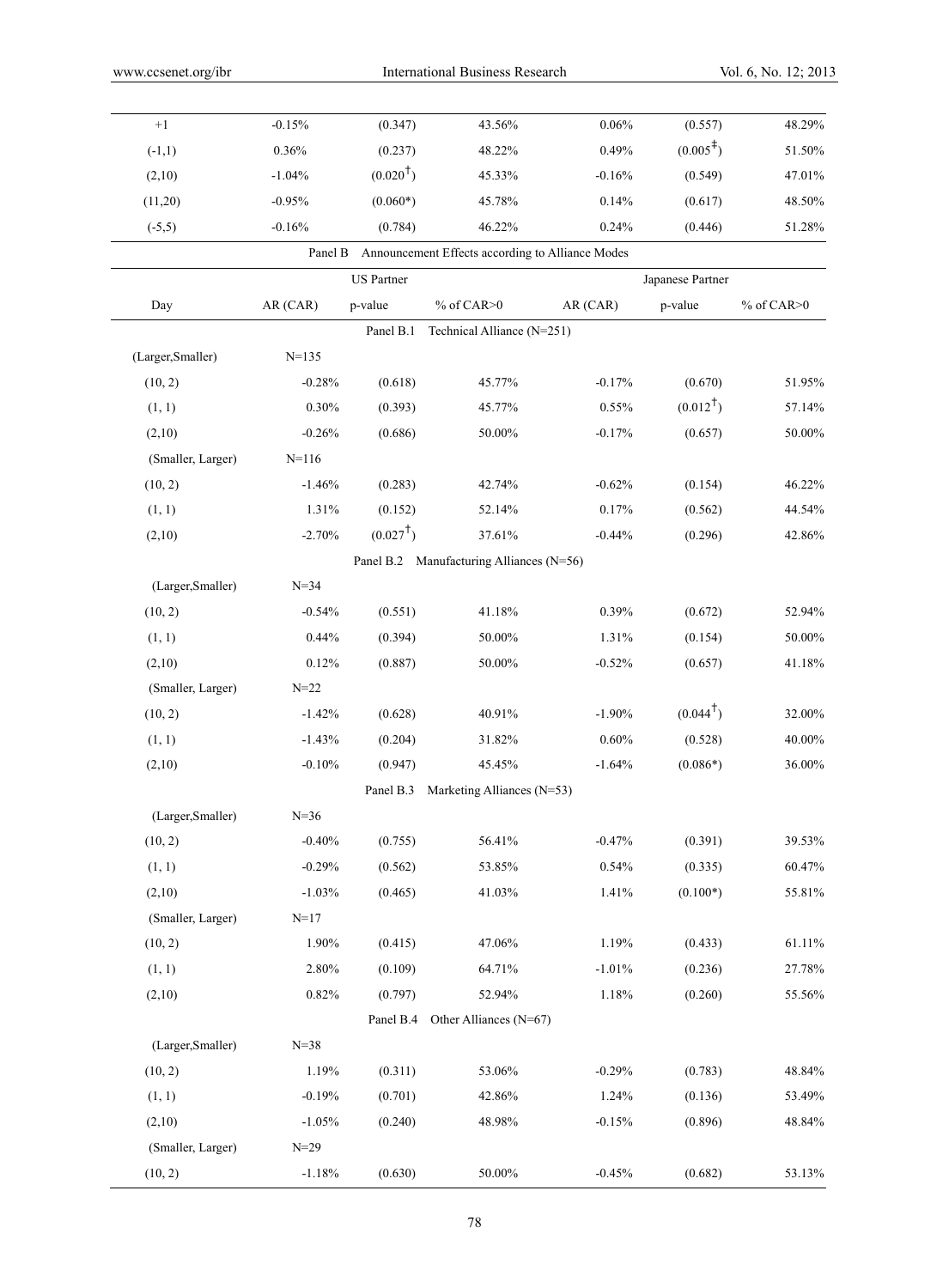| (1, 1)            | $-1.51%$  | (0.309)             | 46.67%                                                     | $0.16\%$  | (0.853)              | 59.38%          |
|-------------------|-----------|---------------------|------------------------------------------------------------|-----------|----------------------|-----------------|
| (2,10)            | $-1.30%$  | (0.463)             | 43.33%                                                     | $-0.34%$  | (0.840)              | 43.75%          |
|                   |           |                     | Panel C Announcement Effects according to Different period |           |                      |                 |
|                   |           | <b>US</b> Partner   |                                                            |           | Japanese Partner     |                 |
| Day               | AR (CAR)  | p-value             | $%$ of CAR $>0$                                            | AR (CAR)  | p-value              | $%$ of CAR $>0$ |
|                   |           | Panel C.1           | 1990-1999 (N=359)                                          |           |                      |                 |
| (Larger, Smaller) | $N = 208$ |                     |                                                            |           |                      |                 |
| (10, 2)           | $-0.36%$  | (0.419)             | 45.98%                                                     | $-0.29%$  | (0.341)              | 48.31%          |
| (1, 1)            | $-0.05%$  | (0.822)             | 45.54%                                                     | 0.76%     | $(0.001^{\ddagger})$ | 57.63%          |
| (2,10)            | $-0.37%$  | (0.400)             | 48.66%                                                     | 0.09%     | (0.801)              | 50.00%          |
| (Smaller, Larger) | $N = 151$ |                     |                                                            |           |                      |                 |
| (10, 2)           | $-0.73%$  | (0.520)             | 42.76%                                                     | $-0.33%$  | (0.414)              | 48.45%          |
| (1, 1)            | 1.04%     | (0.144)             | 51.97%                                                     | $0.18\%$  | (0.513)              | 44.10%          |
| (2,10)            | $-1.21%$  | (0.223)             | 44.08%                                                     | $-0.17%$  | (0.654)              | 44.10%          |
|                   |           | Panel C.2           | 2000-2010 (N=68)                                           |           |                      |                 |
| (Larger, Smaller) | $N = 35$  |                     |                                                            |           |                      |                 |
| (10, 2)           | 1.65%     | (0.221)             | $60.00\%$                                                  | 0.64%     | (0.572)              | 57.89%          |
| (1, 1)            | 1.21%     | (0.172)             | 55.00%                                                     | 0.67%     | (0.456)              | 47.37%          |
| (2,10)            | $-1.04%$  | (0.527)             | 47.50%                                                     | $-0.30%$  | (0.766)              | 47.37%          |
| (Smaller, Larger) | $N = 33$  |                     |                                                            |           |                      |                 |
| (10, 2)           | $-2.79%$  | (0.244)             | 50.00%                                                     | $-1.84%$  | $(0.038^{\dagger})$  | 39.39%          |
| (1, 1)            | $-0.99%$  | (0.557)             | 41.18%                                                     | $-0.22%$  | (0.786)              | 48.48%          |
| (2,10)            | $-4.67%$  | $(0.013^{\dagger})$ | 26.47%                                                     | $-1.68%$  | (0.261)              | 39.39%          |
|                   |           |                     | Panel D Changes in Wealth (Million \$)                     |           |                      |                 |
| Larger, Smaller   |           |                     |                                                            |           |                      |                 |
| <b>US</b> Partner |           |                     | Japanese Partner                                           |           | Portfolio            |                 |
| ${\rm EW~MV}$     | EW AMV    | EW MV               | EW AMV                                                     |           | EW AMV               | VW AMV          |
| 179,006           | 167.02    | 15,666              | $-14.58$                                                   |           | 74.54                | $-0.56$         |
| Smaller, Larger   |           |                     |                                                            |           |                      |                 |
| <b>US</b> Partner |           |                     | Japan Partner                                              |           | Portfolio            |                 |
| EW MV             | EW AMV    | EW MV               | EW AMV                                                     |           | EW AMV               | VW AMV          |
| 12,364            | 11.59     |                     | 421,651                                                    | $-1,776$  | $-901.51$            | $-138.54$       |
| Overall (N=427)   |           |                     |                                                            |           |                      |                 |
| <b>US</b> Partner |           |                     | Japanese Partner                                           |           | Portfolio            |                 |
| EW MV             | EW AMV    | EW MV               | ${\rm EW}$ $\Delta{\rm MV}$                                |           | EW AMV               | <b>VW AMV</b>   |
| 110,127           | 102.77    |                     | 183,958                                                    | $-745.13$ | $-329.49$            | $-35.68$        |

There are in total 427 events of strategic alliances consisting of US and Japan companies completed during 1990-2010. The larger and smaller partners of an alliance are judged by their market values (MVs) on the 21th day prior to the alliance announcement. Panels A and B report cumulative abnormal returns (CARs) around the alliance announcement day. In Panel C, EW MV is the average dollar change in market value from day -1 to day 1 (i.e., EW  $MV = \frac{1}{N} \sum_{i=1}^{N}$ *N*  $CARS<sub>i</sub>(1,+1) \times MV<sub>i</sub>(21)$ ). VW Portfolio is the value-weighted portfolio consisting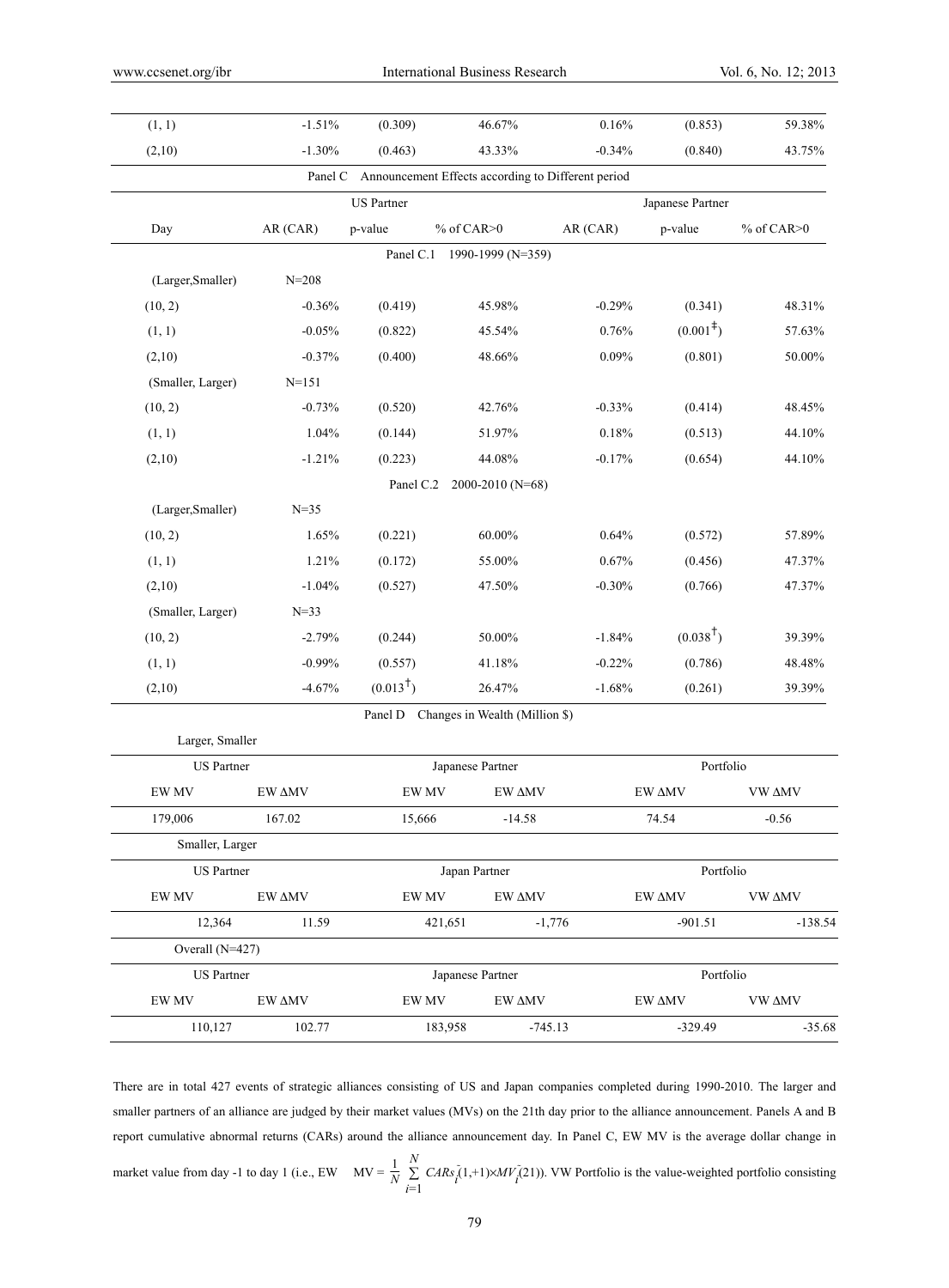of both the larger and smaller partners (VW  $MV = \sum$ *i*=1 *2N*  $w_i \times MV_i$ , where  $w_i$  is the weight of company *i*'s market value).<sup>\*</sup>,<sup>†</sup>, and <sup>‡</sup> denote *Z*-value significant at the 10%, 5% and 1%, respectively.



Figure 1. *CARs* around alliance announcements from 1990–2010

There are totally 427 events of strategic alliances consisting of US and Japan companies for 1990–2010.



Figure 2. *CARs* around alliance announcements from 1990–1999 There are totally 359 events of strategic alliances consisting of US and Japan companies for 1990–1999.

To investigate the relative size effect around the S-As events, we ranked the partner firms by market value, resulting in three groups: two large firms, two small firms, and one large and one small firm. Firms in the small-large group enjoy CARs which are significantly positive and greater than those of the two other groups (5.01% in technical,  $p<0.05$ ; 4.21% in manufacturing,  $p<0.01$ ; 3.76% in marketing,  $p<0.01$ ). These results are consistent with our prior results and imply that a small firm forming an S-As with a large firm can earn greater returns due to the reference effect and by engaging in opportunistic behavior. In addition, to exhibit the impact of industry relatedness on the announcement effect, we sorted the sample according to whether or not the partnering firms shared the same first 2-digit SIC code. For technical S-As, the larger partners of both the related and unrelated groups experienced a loss of value. However, marketing S-As exhibit a different CARs pattern from technical S-As. Marketing partners show a wealth transfer effect in the related group and both partners experience positive CARs in the unrelated group. Unrelated marketing S-As are partner a manufacturer and a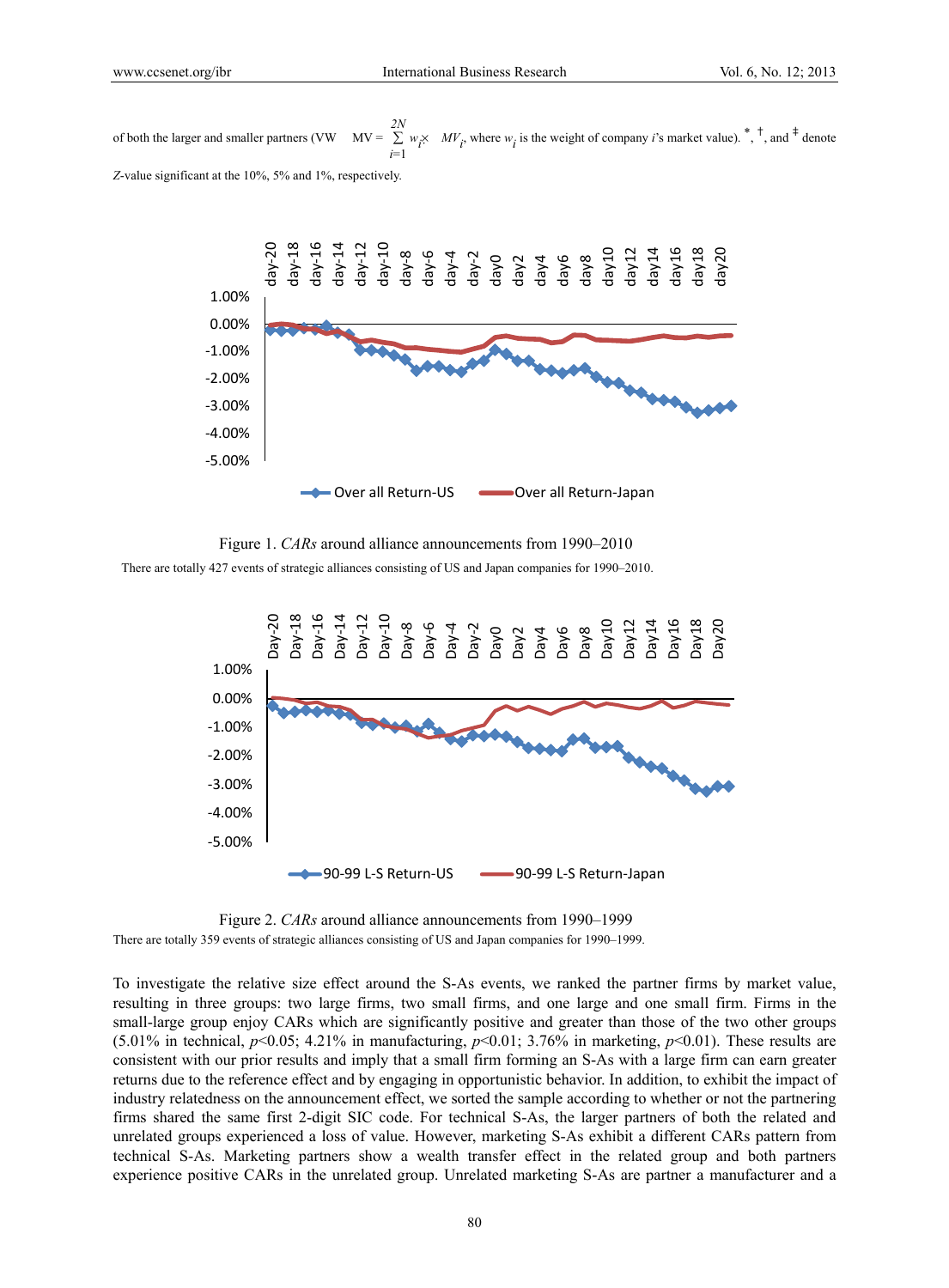distributor to sell products or services in new markets. The positive announcement effect for both partners indicates that investors believe that the S-As can create extra sales (not tabled).



Figure 3. *CARs* around alliance announcements from 2000–2010

There are totally 68 events of strategic alliances consisting of US and Japan companies for 2000–2010.

|               |               | High Size Ratio |                        | Low Size Ratio |                         |
|---------------|---------------|-----------------|------------------------|----------------|-------------------------|
|               |               | Larger Partner  | <b>Smaller Partner</b> | Larger Partner | <b>Smaller Partner</b>  |
| Technical     | $CARS(-1,+1)$ | $-0.55%$        | 0.51%                  | $-0.57%$       | 5.01%                   |
| $(N=251)$     | p-value       | (0.191)         | $(0.021^{\dagger})$    | (0.104)        | $(0.000^{\frac{1}{7}})$ |
| Manufacturing | $CARS(-1,+1)$ | $-0.11%$        | 2.03%                  | 0.45%          | 4.21%                   |
| $(N=56)$      | p-value       | (0.787)         | $(0.004^{\text{+}})$   | (0.471)        | $(0.005^{\text{+}})$    |
| Marketing     | $CARS(-1,+1)$ | 1.03%           | 0.89%                  | $-0.18%$       | 3.76%                   |
| $(N=53)$      | p-value       | $(0.096^{*})$   | (0.303)                | (0.705)        | $(0.001^{\frac{1}{2}})$ |

Table 3. Announcement effects according to firm size

There are in total 427 events of strategic alliances consisting of US and Japan companies completed during 1990-2010. The larger and smaller partners of an alliance are judged by their market values (MVs) on the 21th day prior to the alliance announcement. \*, †, and ‡ denote *Z*-value significant at the 10%, 5% and 1%, respectively.

To determine the connection between R&D intensity and the announcement effect, we use a ratio of R&D expenses to sales to separate both partners into high and low R&D groups. For technical S-As, the announcement effect of the large partners is positive (CARs  $(-1, +1)=0.16\%$ ) if both partners have high R&D intensity. This result is consistent with the argument that investors take a positive view of S-As between two high R&D intensity firms because they view such an alliance as creating useful synergies. Furthermore, as a proxy for experience with strategic alliances, we traced whether either of the partnering firms had been involved in another S-As within the five years preceding the S-As announcement in question. The empirical results indicate that larger, experienced firms have a negative announcement effect for technical S-As, but a positive announcement effect for marketing S-As. However, if the larger partner is experienced and the smaller partner is not, then the larger partner experiences positive CARs (0.06%) while the smaller partner experiences lower CARs (1.28%) in technical S-As. This implies that, in technical alliances, experienced larger partners may take advantage of their small partners.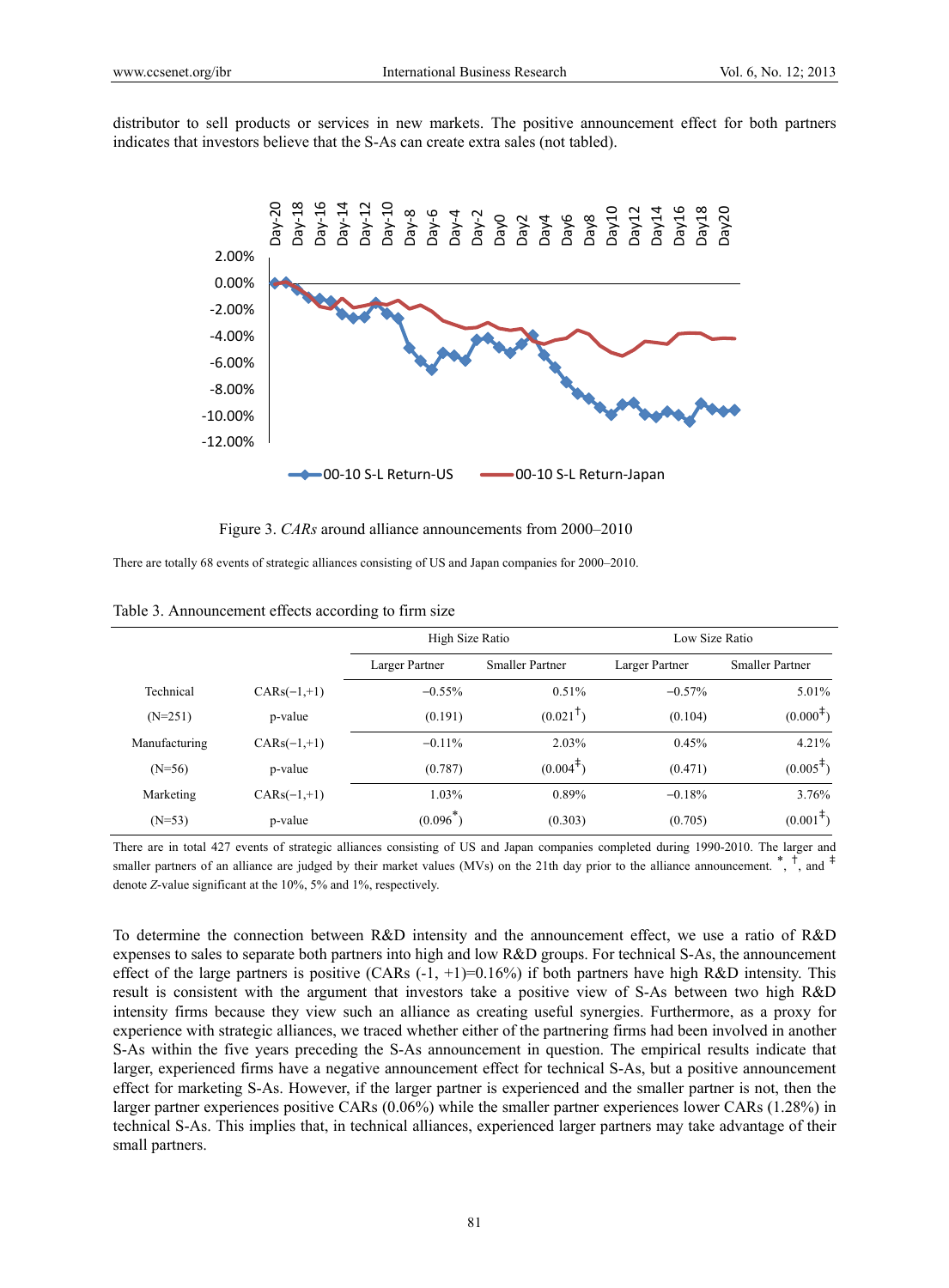|           | Panel A<br>CARs by R&D-to-Sale Ratio |                     |                         |                               |                              |             |                         |                     |                      |  |
|-----------|--------------------------------------|---------------------|-------------------------|-------------------------------|------------------------------|-------------|-------------------------|---------------------|----------------------|--|
|           |                                      | $H-H$               |                         | $H-L$                         |                              | L-H         |                         | L-L                 |                      |  |
|           |                                      | Larger              | Smaller                 | Larger                        | Smaller                      | Larger      | Smaller                 | Larger              | Smaller              |  |
|           |                                      | Partner             | Partner                 | Partner                       | Partner                      | Partner     | Partner                 | Partner             | Partner              |  |
| Technical | $CARS(1,+1)$                         | 0.16%               | 5.58%                   | $-0.37%$                      | 1.98%                        | $-0.49%$    | 3.88%                   | $-0.79%$            | 2.51%                |  |
| $(N=251)$ | p-value                              | (0.615)             | $(0.000^{\text{+}})$    | (0.420)                       | $(0.002^{\ddagger})$         | $(0.092^*)$ | $(0.000^{\frac{4}{3}})$ | $(0.011^{\dagger})$ | $(0.009^{\ddagger})$ |  |
| Marketing | $CARS(1,+1)$                         | $-0.18%$            | 2.78%                   | 1.54%                         | $\tilde{1}$<br>$\frac{0}{0}$ | 0.31%       | 3.95%                   | 0.61%               | 1.44%                |  |
| $(N=53)$  | p-value                              | (0.815)             | (0.113)                 | (0.115)                       | (0.521)                      | (0.487)     | $(0.013^{\dagger})$     | (0.350)             | (0.172)              |  |
|           |                                      |                     | Panel B                 | CARs by Companies' Experience |                              |             |                         |                     |                      |  |
|           |                                      | Yes-Yes             |                         | Yes-No                        |                              | No-Yes      |                         |                     | $No-No$              |  |
|           |                                      | Larger              | Smaller                 | Larger                        | Smaller                      | Larger      | Smaller                 | Larger              | Smaller              |  |
|           |                                      | Partner             | Partner                 | Partner                       | Partner                      | Partner     | Partner                 | Partner             | Partner              |  |
| Technical | $CARS(1,+1)$                         | $-0.15%$            | 3.71%                   | 0.06%                         | 1.28%                        | 0.21%       | 1.41%                   | $-0.61%$            | 5.55%                |  |
| $(N=251)$ | p-value                              | (0.355)             | $(0.000^{\frac{4}{3}})$ | $(0.068^*)$                   | $(0.091^*)$                  | (0.841)     | (0.181)                 | (0.211)             | $(0.049^{\ddagger})$ |  |
| Marketing | $CARS(1,+1)$                         | 0.86%               | 3.78%                   | 0.51%                         | 3.81%                        | 0.81%       | 5.22%                   | $\sim$<br>$1\%$     | 0.35%                |  |
| $(N=53)$  | p-value                              | $(0.041^{\dagger})$ | $(0.003^{\ddagger})$    | (0.584)                       | $(0.000^{\text{+}})$         | (0.615)     | (0.411)                 | (0.412)             | (0.516)              |  |

#### Table 4. Announcement effects according to R&D intensity and alliance experience

There are in total 427 events of strategic alliances consisting of US and Japan companies completed during 1990-2010. In Panel A, the larger and smaller partners, are evenly separated into the high and low R&D-to-sales groups, respectively. In panel B, Yes (No) denotes that the partner had at least one (no) alliance experience within the five years before the alliance announcement. \*, †, and ‡ denote *Z*-value significant at the 10%, 5% and 1%, respectively.

## **5. Conclusions**

This study investigates investor response to the formation of 427 strategic alliances between two or more than two of US and Japanese companies between 1990 and 2010, along with variations of the announcement effect based on four primary alliance attributes. On average, cumulative abnormal returns (CARs) of the larger and smaller partners are respectively negative and positive. Furthermore, post-announcement CARs for the smaller partner are positive, while those for the larger partner remain negative. These results implies a wealth transfer effect from the larger partners to the smaller partners, indicating that investors are apprehensive about the smaller partner engaging in opportunistic behavior. We also find that inexperienced smaller partners teamed up with experienced larger firms tend to have lower CARs around the announcement. Furthermore, if both the larger and smaller firms are R&D intense, the CARs for both are positive. However, in other alliance types, bigger firms have negative CARs, while the smaller firms have positive CARs. This indicates that investors pay little attention to the partners' comparative advantage to increase value at the time of the announcement. Overall, we conclude that investors are mostly concerned about the presence of opportunistic behavior.

#### **References**

Anand, B. N., & Khanna, T. (2000). Do firms learn to create value? The case of alliances. *Strategic Management Journal*, *21*(3), 295–315.

http://dx.doi.org/10.1002/(SICI)1097-0266(200003)21:3<295::AID-SMJ91>3.0.CO;2-O

- Berger, P. G., & Ofek, E. (1995). Diversification's effect on firm value. *Journal of financial economics*, *37*(1), 39–65. http://dx.doi.org/10.1016/0304-405X(94)00798-6
- Chan, S. H., Kensinger, J. W., Keown, A. J., & Martin, J. D. (1997). Do strategic alliances create value? *Journal of Financial Economics*, *46*(2), 199–221. http://dx.doi.org/10.1016/S0304-405X(97)00029-9
- Chan, S. H., Kensinger, J. W., Keown, A. J., & Martin, J. D. (1999). When do strategic alliances create shareholder value? *Journal of Applied Corporate Finance*, *11*(4), 82–87. http://dx.doi.org/10.1111/j.1745-6622.1999.tb00517.x